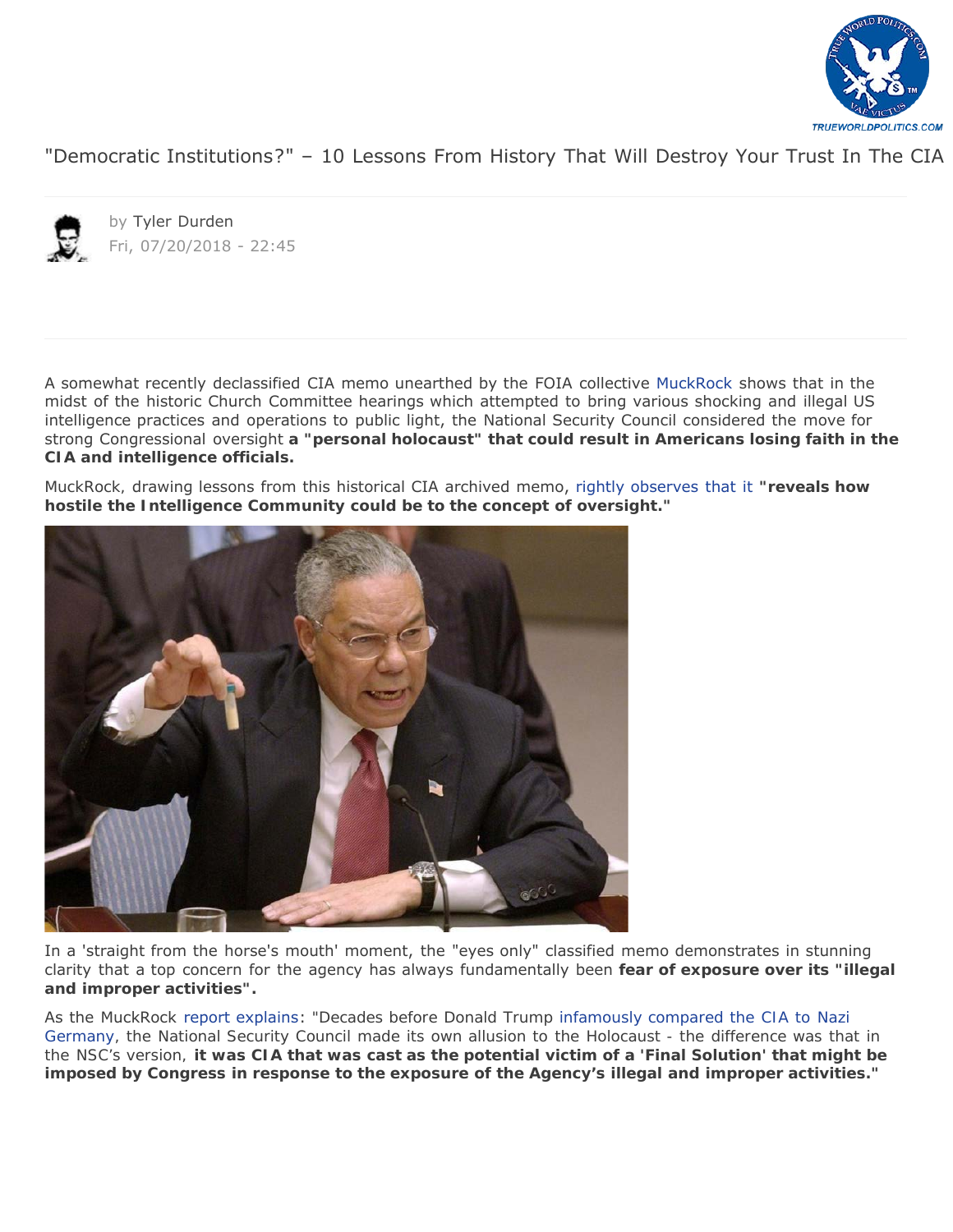And this is **true and essential to remember now more than ever** given intelligence officials' increased role in [setting the agenda of national debate through their close and longtime acknowledged ties to the](https://theintercept.com/2014/09/04/former-l-times-reporter-cleared-stories-cia-publication/) [mainstream media](https://theintercept.com/2014/09/04/former-l-times-reporter-cleared-stories-cia-publication/).

With a continuing avalanche of unverified and unproven assertions inundating the American and Western public from every corner of Washington's deeply rooted intelligence establishment, **we think it necessary to pause and reflect on the many reasons to remain skeptical of the claims and allegations coming from US officials.**



*[Below are 10 Lessons from history that will destroy your trust in the CIA, via the Off Guardian](https://off-guardian.org/2018/07/20/democratic-institutions-10-lessons-from-history-that-will-destroy-your-trust-in-the-cia/)* \* \* \*

In the hysterical wake of the Trump-Putin Summit in Helsinki, President Donald Trump was roundly criticized in the media for taking the side of a "hostile state" over his [own intelligence agencies.](https://www.vox.com/2017/11/11/16636906/trump-russia-putin-intelligence) *The Guardian* referred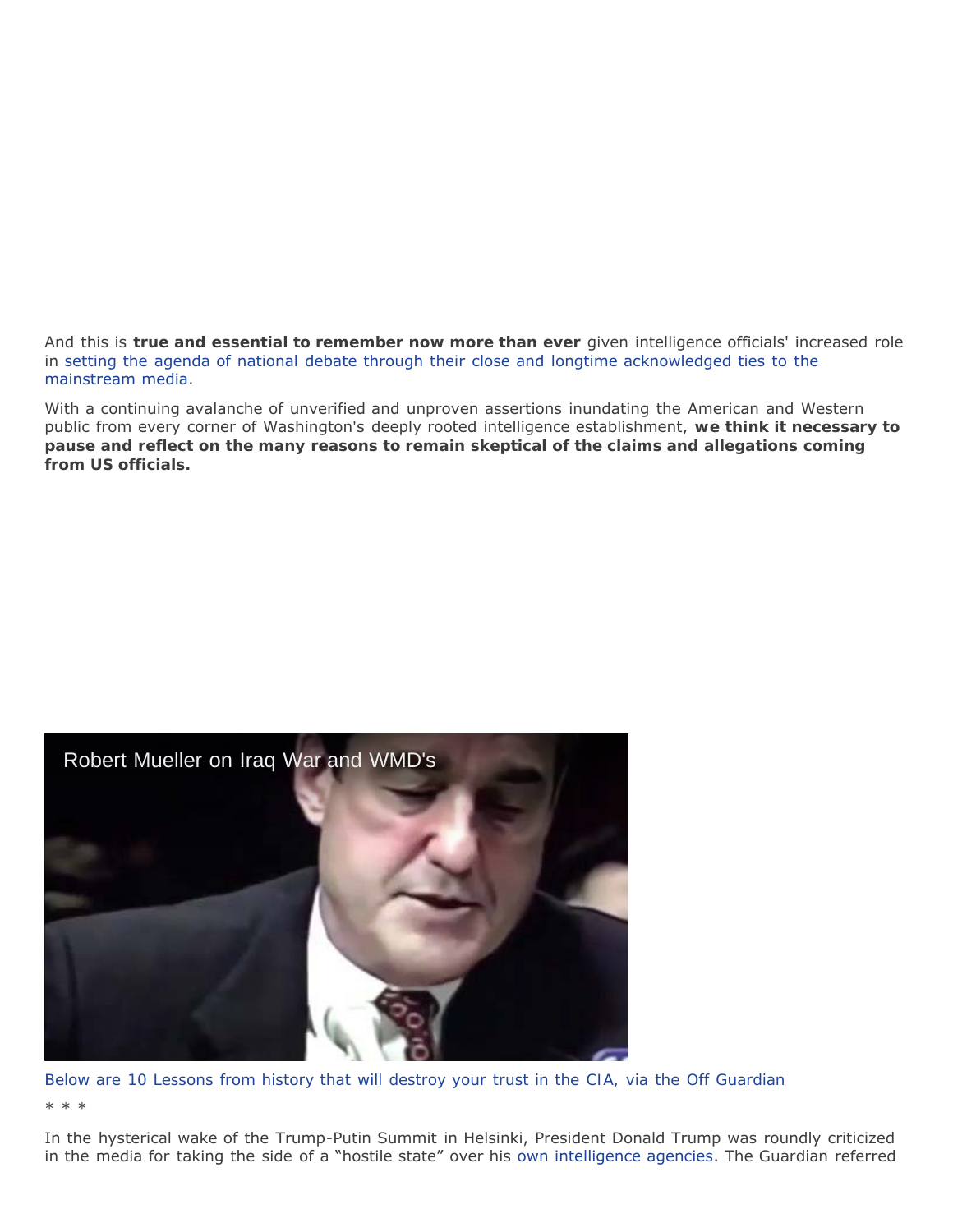to Mueller as a ["heroic marine"](https://www.theguardian.com/commentisfree/2018/jul/17/republicans-donald-trump-russia-treachery) who Trump disbelieved in favour of a "Russian dictator".

In the past, when Trump has criticized the FBI, CIA or NSA he has been accused of ["undermining faith in our](http://www.msnbc.com/rachel-maddow-show/trump-takes-aim-public-trust-democratic-institutions) [institutions"](http://www.msnbc.com/rachel-maddow-show/trump-takes-aim-public-trust-democratic-institutions). He's been blamed for a collapse of [trust in the government.](https://uk.reuters.com/article/us-davos-meeting-trust/trust-in-u-s-institutions-plunges-in-trumps-first-year-idUKKBN1FB08T) **But was this trust ever earned?**

**At every corner, we are urged to simply believe what we are told.** Whether it is about believing Porton Down and MI6 about "novichok", or believing the White Helmets about Sarin, or believing the FBI about "collusion", **we are present with no facts, just assertions from authority.** Those who question those assertions are deemed "bots" at best or "traitors" at worst.

*Well here, fellow "traitors", are the Top Ten reasons to question anything and everything the CIA – or any intelligence agency – has ever told you (in descending order)...*

### **#10) OPERATION PAPERCLIP**

We'll start with an oldie but a goody. In 1945, as the allies were advancing on Berlin from both sides, American Army Intelligence (this was before the CIA were founded) were "capturing" (read: recruiting) over 1600 Nazi scientists and engineers. Most famous of them was [Werhner von Braun…](https://en.wikipedia.org/wiki/Wernher_von_Braun)sorry, SS Sturmbannführer von Braun.

Whilst Allied soldiers died in the name of defeating fascism, the CIA's predecessors were actively recruiting Nazis to come and build bombs for them.

### **#9) OPERATION NORTHWOODS**

The original, and important, precedent for accusations that the CIA et al. might engage in false-flag attacks. Operation Northwoods was a joint CIA/Pentagon proposal designed around the idea of escalating a war with Cuba by stoking public anger:

*The proposals called for the Central Intelligence Agency (CIA) or other U.S. government operatives to commit acts of terrorism against American civilians and military targets, blaming it on the Cuban government, and using it to justify a war against Cuba.*

The idea was vetoed by President Kennedy. Fifty years later, the CIA and Pentagon still very much exist, but there's no longer a Kennedy there to veto their more psychopathic ideas. Funny how that worked out.

#### **#8) ALLENDE COUP**

In 1970 [Salvador Allende](https://en.wikipedia.org/wiki/Salvador_Allende) was elected to the Chilean Presidency. A Physician and dedicated socialist, Allende was the first socialist president elected in South America. The Nixon-lead government of the United States immediately implemented "economic warfare" (as they do, to this day, against Cuba, Venezuela and others). The economic warfare did not work, and in 1973 Allende's socialist party increased their parliamentary majority.

In response, the US "assisted" (read: instructed) the Chilean military in carrying out a coup. Allende allegedly shot himself, and Augusto Pinochet was placed in power as the first dictator in Chile's history. Pinochet was a fascist who executed Chilean "subversives" by the thousand…and was the darling of [Western leaders](https://www.independent.co.uk/voices/comment/tories-have-forgotten-that-thatcher-wasnt-just-a-terrorist-sympathiser-but-close-friends-with-one-10507850.html).

# **#7) MOSADDEGH COUP**

I could just copy-and-paste the above paragraph and the change the names for this entry. In 1953, the Prime Minister of Iran – Mohammad Mosaddegh, a democratic socialist – wanted to audit the income of the Anglo-Iranian Oil Company with an eye to limiting foreign control of Iran's oil. Within a few months, a joint US/UK operation – Operation Ajax – had removed Mosaddegh's elected government and turned over full control of the state to the Shah. He was a brutal absolute monarch, but the question of Western control of Iran's enormous oil reserves wasn't raised again under his leadership.

# **#6) OPERATION MOCKINGBIRD**

A CIA operation that you could deduce existed, even if were not proven….and it is proven. Mockingbird was the CIA project to coerce, train, control or plant CIA-friendly journalists in major news networks all across the country and in every medium. It's existence is no longer disputed, thanks to FOIA releases of internal memos.

Mockingbird was allegedly shut down in 1976 – just after its existence was leaked – then CIA director George HW Bush claiming:

*…effective immediately, CIA will not enter into any paid or contractual relationship with any full-time or parttime news correspondent accredited by any U.S. news service, newspaper, periodical, radio or television*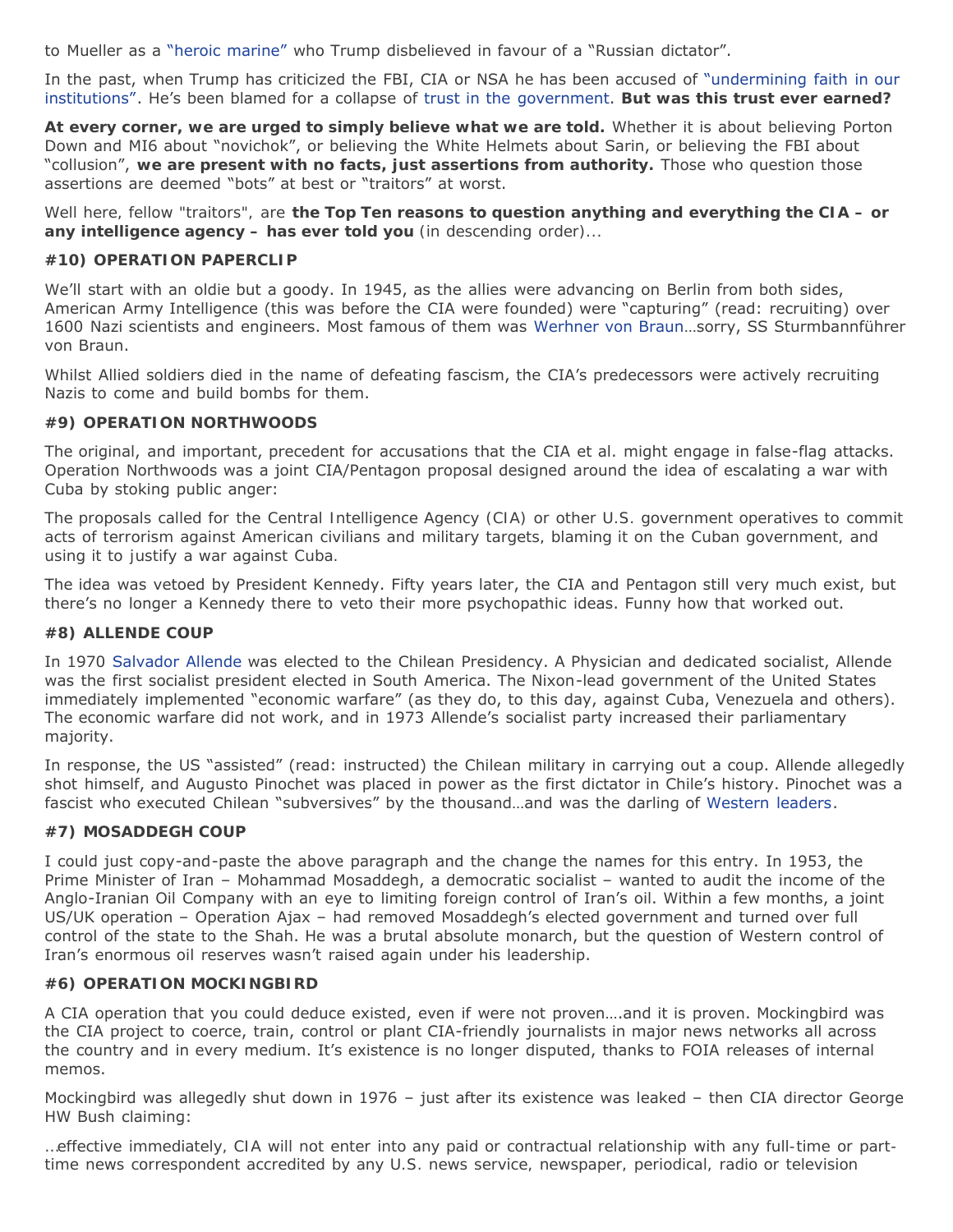*network or station.*

If you're willing to stake anything on the word of a Bush, well, good luck with that. It's a decision that flies in the face of historical evidence.

Remember this one when you hear about the need to trust the CIA from some pundit on CNN or MSNBC.

### **#5) MASS SURVEILLANCE**

It's not really talked about much these days – what with the vast majority of the media and huge sections of the supposedly "anti-establishment" progressive left marching in-step with the Deep State – but the NSA spied on the whole world. The whole world. We know this to be true because an employee of the Deep State – [Edward Snowden](https://en.wikipedia.org/wiki/Edward_Snowden) – leaked the information.

When challenged on this issue, representatives of the NSA and CIA lied. They lied to the public, and they lied to congress. When they were proven to have lied, [they carefully qualified their lies.](https://www.forbes.com/sites/andygreenberg/2013/06/06/watch-top-u-s-intelligence-officials-repeatedly-deny-nsa-spying-on-americans-over-the-last-year-videos/#276faf6f18d2)

A qualified lie is still a lie.

There is no indication they have stopped this illegal surveillance, but they may have [passed laws to make it](https://techcrunch.com/2018/02/27/warrantless-surveillance-law-proves-its-time-to-take-privacy-into-our-own-hands-2/) [legal](https://techcrunch.com/2018/02/27/warrantless-surveillance-law-proves-its-time-to-take-privacy-into-our-own-hands-2/).

### **#4) NAYIRAH "INCUBATOR BABIES"**

A classic of "atrocity propaganda", Nayirah should be required reading material for anybody looking top hop on a pro-war bandwagon. Nayirah – who originally gave only her first name – was a fifteen year old girl who [testified in front of the United States Congress.](https://www.youtube.com/watch?v=LmfVs3WaE9Y) She claimed to be a volunteer from at a Kuwaiti hospital, and to be an eye-witness to Iraqi soldiers throwing Kuwaiti babies out of incubators and leaving them to die:

*I volunteered at the al-Addan hospital with twelve other women who wanted to help as well. I was the youngest volunteer. The other women were from twenty to thirty years old. While I was there I saw the Iraqi soldiers come into the hospital with guns. They took the babies out of the incubators, took the incubators and left the children to die on the cold floor. It was horrifying.*

It was later revealed, not only that her full name was Nayirah al-Sabah and she was the daughter of the Kuwaiti ambassador, but that she had never volunteered at a hospital and had seen no babies, soldiers or incubators. The whole thing was a fiction. A fiction paid for by the "Citizens of Free Kuwait", an NGO (and obvious CIA front) set up to lobby the US to intervene in the Iraq-Kuwait war.



By the time this fiction was revealed it was too late, and the US had launched Operation [Desert](https://en.wikipedia.org/wiki/Gulf_War) [Storm…](https://en.wikipedia.org/wiki/Gulf_War).which was, of course, the entire point of the exercise

Remember this, when you hear about Assad gassing children or [bombing kittens.](https://www.huffingtonpost.co.uk/entry/cat-sanctuary-aleppo-syria-bombed_us_582c8c1ae4b099512f802121)

# **#3) COINTELPRO**

The FBI's long running (and sometimes illegal) COunter INTELligence PROgram, COINTELPRO was a series of domestic projects carried out by the FBI (with cooperation from other agencies), over decades, with the aim of *"surveilling, infiltrating, discrediting, and disrupting domestic political organizations"*.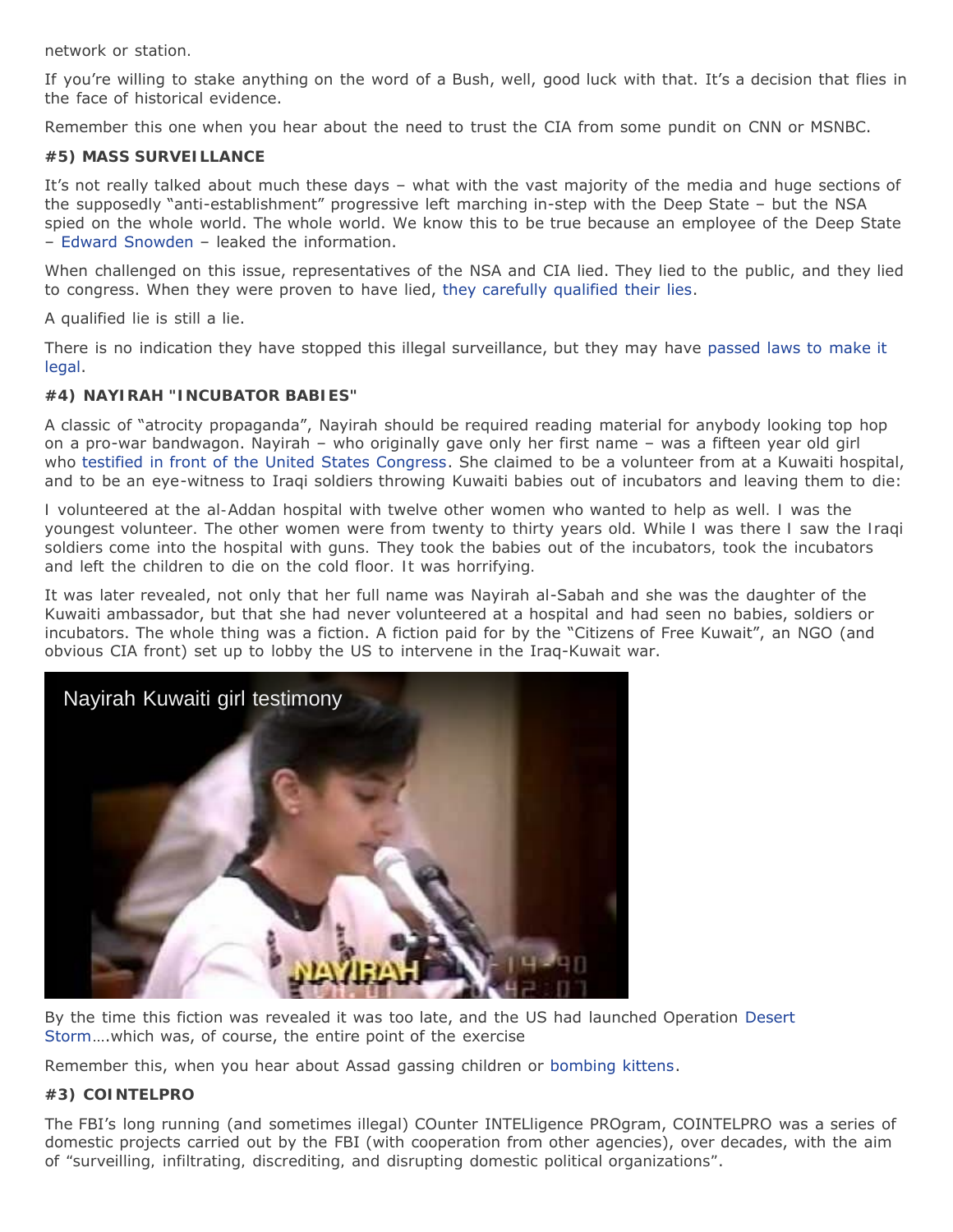These political organizations included anti-Vietnam protestors, civil rights groups (including both MLK and Malcolm X), socialists, Communist Party USA, environmental groups and feminist organizations.

The brief for these "disruptions" came straight from J. Edgar Hoover who wanted the FBI to *"expose, disrupt, misdirect, discredit, or otherwise Neutralize"*people he perceived to be enemies of the state. The capital N in "neutralise" is no accident, as the FBI was implicated in the deaths of several Black Panther leaders, including [Fred Hampton.](https://en.wikipedia.org/wiki/Fred_Hampton)

COINTELPRO didn't just involve undermining left-wing groups, but also creating right-wing groups:

*The FBI also financed, armed, and controlled an extreme right-wing group of former Minutemen, transforming it into a group called the Secret Army Organization that targeted groups, activists, and leaders involved in the Anti-War Movement, using both intimidation and violent acts.*

Whether this was done to actually push a right-wing agenda, create a fake threat to step up police powers, or just sow division and chaos, is unclear. But it definitely happened.

Much like MKUltra (below), COINTELPRO was "officially shut down", not long after the public found out it existed. However, the accidental [outing of undercover policeman](https://www.sfgate.com/bayarea/article/Undercover-cops-outed-attacked-at-Oakland-5951011.php) at a rally in Oakland, and recent relaxation of the [laws limiting the FBI's powers,](https://www.rutherford.org/publications_resources/john_whiteheads_commentary/the_new_fbi_powers_cointelpro_on_steroids) means that COINTELPRO – or a modern successor – is very likely still a thing.

The aim of COINTELPRO was to "Neutralize" anti-establishment political figures – the vast majority of targets were left wingers – through *"smearing individuals and groups using forged documents and by planting false reports in the media"*. Remember that when you see Rand Paul called a "traitor" on twitter, or read about "Russian collusion", or see Jeremy Corbyn branded an anti-Semite.

Remember that it is proven that the Deep State – our trusted intelligence agencies – pay people to plant false stories and discredit political opponents.

### **#2) PROJECT MKULTRA**

It might sound like something from a 70s sci-fi TV series, but it is unfortunately real. MKUltra was a series of (illegal) experiments carried out by the CIA from 1953 until it was \*cough\* "officially halted" in 1973 (just after its existence was leaked). The experiments were wide-ranging, achieved varied levels of success, but pretty uniformly brutal and unethical. They included, but were not limited too:

- Giving LSD to unsuspecting soldiers to see what happened.
- Mass hypnosis and mass suggestion
- Torture studies
- Studies on the effect of verbal and/or sexual abuse

We'll never know the full range of studies, or how they were carried out, because in 1973 Richard Helms, then director of the CIA, ordered all MKUltra files destroyed. Only a fraction of them survive, thanks to FOIA requests, but it's reasonable to assume they destroyed the worst parts and kept the more quote-unquote innocent files.

The CIA were not unique in this regard either, MKUltra was their baby – but there were parallel projects in other quarters of the deep state. Army Intelligence had [Edgewood Arsenal,](https://en.wikipedia.org/wiki/Edgewood_Arsenal_human_experiments) whilst the Department of Defense had [Project 112](https://en.wikipedia.org/wiki/Project_112). All these projects were "officially halted" in the early 70s…just around the time the public found out they existed.

The CIA (et al.) have strongly denied that these experiments and projects have ever been continued in any way, shape or form…but if you'd asked them in 1969, they would have denied they had ever taken place at all.

#### **#1) THE IRAQ WAR**

This might not be the most callous, the most dangerous, the most recent, the most secret or the most insidious of the items on this list, nevertheless it is – must be – number one…because it is the most brazen.

The war was started in the name of "weapons of mass destruction" that everyone – *everyone* – knew never existed. They all knew the truth, but they lied.

The President lied, the vice-president lied, the secretary of defence lied, the secretary of state lied. The Prime Minister lied, the defence minister lied, the foreign minister lied. They lied to the press, the people and the UN.